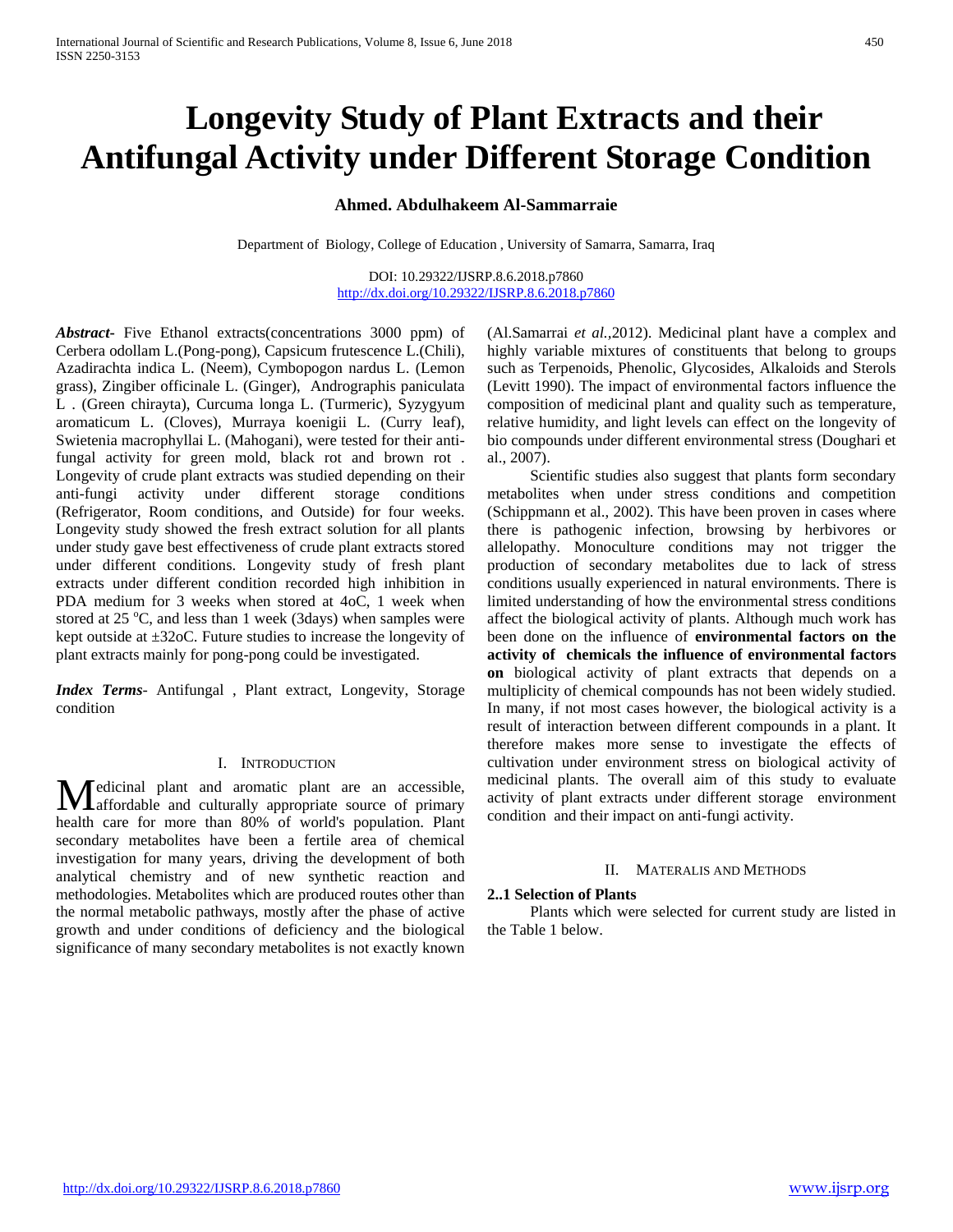| Common Name    | <b>Plant Species</b>       | <b>Family Name</b>   |
|----------------|----------------------------|----------------------|
| <b>Neem</b>    | Azadirachta indica Juss L. | Meliaceae            |
| Chili          | Capsicum frutescence L.    | Solanaceae           |
| Pong-Pong      | Cerbera odollam Gaertn L.  | <b>Apocynaceae</b>   |
| Lemon grass    | Cymbopogon nardus L.       | Poaceae              |
| Turmeric       | Curcuma longa L.           | <b>Zingiberaceae</b> |
| Clove          | Syzygyum aromaticum L.     | <b>Myrtaceae</b>     |
| Green chirayta | Andrographis paniculata L. | Andrographisa        |
| Mahogany       | Swietenia macrophyllai L.  | Meliaceae            |
| Curry leaf     | Murraya koenigii L.        | Rutaceae             |
| Ginger         | Zingiber officinale L.     | <b>Zingiberaceae</b> |

# **Table 3.1 Plant species under study in experiments**

 The present study engaged a modification of Ruch's method (2001). Fifty gram (50g) powder obtained from the oven-dried samples of each plant obtained from the oven dried samples was put into 1000ml glass beaker and treated by drenching with 500ml of the selected solvent. After the treatment the beakers were covered with aluminum foil and transferred into a water bath (60 °C) and shaken for 5-6 hours to get uniform homogenous solutions. Following these treatments, the samples were left overnight in the lab at  $\pm 27^{\circ}$ C, and later filtered through two layers of cheese-cloth gauze and Whatman No.2 filter paper. The filtrates were subjected to evaporation using a rotary evaporator at  $60^{\circ}$ C to remove the solvent. The dark spongy materials were dried in an oven at  $37^{\circ}$ C for two days. The dried material was collected and stored in small sterilized screw-capped glass bottles and kept in the refrigerator at 4°C for later use.

# **2.2 Preparing Concentrations of Crude Plant Extracts**

 Based on earlier work reported by (Francisco *et al*., 2010) concentration of plant extracts (3000ppm) were selected for the present study to determine the optimal antifungal concentration of the extracts. To prepare the samples, dimethyl sulfoxide (DMSO) was mixed with spongy material in the ratio of 1:1 to dissolve polar and non-polar compounds from the material (Kolayli, 2003). The homogenous solutions of the plant extracts, obtained after the DMSO treatment and manual stirring in 10 ml test tubes for 5 minutes, were used to prepare the above concentrations .

 Samples were stored under three storage conditions to study the impact of temperature, humidity on the anti-fungi activity of the plant extracts. The three different conditions were: the refrigerator (temperature:  $4^{\circ}$ C; humidity 85-90%), room (temperature:  $25\pm2^{\circ}$ C; humidity 65-75%) and outside under shade (temperature:  $32\pm2^{\circ}$ C; humidity 80-90%). Several small-scale fruit farmers often sell their grown or fruits bought from super-market at open-air markets in the evening so the outside shade treatment was selected keeping in view of this condition. The extracts under different condition were assayed for their antifungal activity weekly for a period at 4 weeks. Using the Completely Randomized Design (RBD) with three replicates the samples test of antifungal activity. **2.3 Statistical analysis** 

 The experimental data was subjected to one-way analysis of variance (ANOVA). Significant differences between mean values were determined using Duncan's Multiple Range test ( $P \le 0.05$ ) following ANOVA statistical analysis, which were performed using SPSS version 24- 2016 (SPSS Inc., Chicago, USA).

### III. RESULT AND DISCUSSION

 Efficacy stored plant extracts on fungal inhibition zone under different condition (cool, room and outside) was studied. The percentages of fungal inhibition zone were calculated 7, 14, 21 and 28 days after contact with the extraction solutions. Tables 1, 2 and 3 results showed significant differences between the solutions that were stored at 4oC, 27oC and 30±2oC respectively. When the solutions were stored at 4oC, the most effective percentages of fungal inhibition zone in some plant extracts solutions remained high until the fourth evaluation carried out after three weeks. The solutions that were stored at 27oC were remained effective until the next bioassay while solutions that were stored at 30oC mostly lost their effectiveness after storing for a short time.

The percentages of fungal inhibition zone for plant extracts solution at 3000ppm concentration, stored at  $4^{\circ}$ C (fridge) are shown in Table .1 . Many extracts showed positive effect until the third bioassay under these storage conditions. Pong-pong, Chili Neem, lemon grass, Green chirayta, and ginger remained highly effective until the third evaluation conducted after three weeks. The remaining extractions (Lemon grass, Ginger and Green chirayta) showed moderate effects until the second bioassay after two week storage. However, their effectiveness decreased to unacceptable rates after three weeks. They began to show low immediate effectiveness or inefficacy before the second evaluation. Generally statistical analysis (ANOVA,  $P \le 0.05$ ) showed significant difference between Pong-pong with other plants. Chili and Neem also showed statistical difference with other plants, while Lemon grass, Ginger and Green chirayta showed statistical difference with Turmeric, Cloves, Curry leaf and Mahogani. Similarly, there are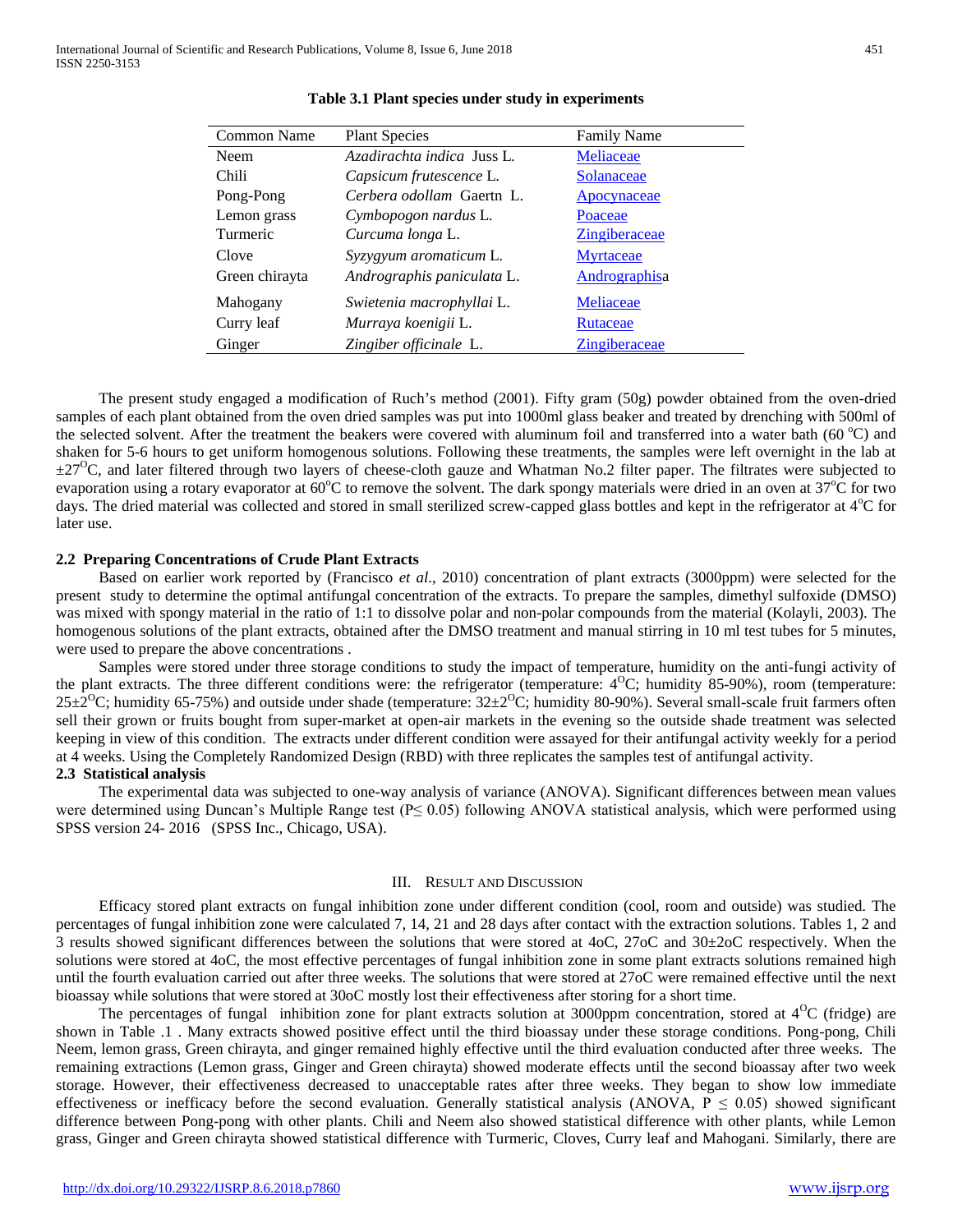significant differences among bioassays when comparing the first bioassay immediately after the preparation, with subsequent bioassays

|                                       | *Crude plant extracts under study |                       |                   |                   |                       |                   |                   |                     |                   |                     |
|---------------------------------------|-----------------------------------|-----------------------|-------------------|-------------------|-----------------------|-------------------|-------------------|---------------------|-------------------|---------------------|
|                                       | P <sub>1</sub>                    | P <sub>2</sub>        | P <sub>3</sub>    | <b>P4</b>         | P <sub>5</sub>        | P <sub>6</sub>    | P7                | P <sub>8</sub>      | P <sub>9</sub>    | P <sub>10</sub>     |
| Penicillium digitatum<br>Time storage |                                   |                       |                   |                   |                       |                   |                   |                     |                   |                     |
| Fresh(control)                        | $100^{\overline{a}}$              | 93 <sup>a</sup>       | 85.2 <sup>a</sup> | 85.2 <sup>a</sup> | 84.6 <sup>a</sup>     | 77.7 <sup>a</sup> | 50 <sup>a</sup>   | 47.7 <sup>a</sup>   | 47.7 <sup>a</sup> | 43.3 $a$            |
| Week 1                                | 90 <sub>p</sub>                   | $85^{\rm b}$          | $85^{\circ}$      | 80 <sup>b</sup>   | 80 <sup>b</sup>       | 75 <sup>a</sup>   | 48.9 <sup>a</sup> | $45.5^a$            | 46.6 <sup>a</sup> | 42.7 <sup>a</sup>   |
| Week <sub>2</sub>                     | $80^\circ$                        | $76.6^{\overline{c}}$ | 79.7 <sup>b</sup> | $70^{\circ}$      | $73.3^\circ$          | $69.6^{b}$        | 20 <sup>b</sup>   | $24.4^{b}$          | $25^{\rm b}$      | 20 <sup>b</sup>     |
| Week3                                 | 76.6 <sup>d</sup>                 | $74.4^\circ$          | $70^{\circ}$      | $\overline{70^c}$ | $65.8^{d}$            | $60.4^\circ$      | $\overline{0^c}$  | $\overline{0^c}$    | $\overline{0^c}$  | $\overline{0^c}$    |
| Week4                                 | 30 <sup>e</sup>                   | $21.3^d$              | $25^d$            | $15.6^d$          | 10 <sup>e</sup>       | 10 <sup>d</sup>   | $\overline{0^c}$  | $0^{\circ}$         | $0^{\circ}$       | $0^{\circ}$         |
| Aspergillus niger                     |                                   |                       |                   |                   |                       |                   |                   |                     |                   |                     |
| Fresh(control)                        | $96.6^{\overline{a}}$             | $94.3^a$              | 86 <sup>a</sup>   | 83 <sup>a</sup>   | 81 <sup>a</sup>       | 79 <sup>a</sup>   | $52^{\mathrm{a}}$ | 49 <sup>a</sup>     | 48.7 <sup>a</sup> | $44.4^a$            |
| Week 1                                | $87.7^{b}$                        | $83.3^{b}$            | 84 <sup>a</sup>   | $85^{\rm a}$      | 79 <sup>a</sup>       | 77 <sup>a</sup>   | 44 <sup>b</sup>   | 46.6 <sup>b</sup>   | $47.4^a$          | 46.6 <sup>a</sup>   |
| Week2                                 | $81.1$ $\degree$                  | 77.3 <sup>c</sup>     | $75.3^{b}$        | 76 <sup>b</sup>   | $70.\overline{4}^{b}$ | $69.4^{b}$        | $25.5^{\circ}$    | $23.4^\circ$        | $24^b$            | $25.\overline{6}^b$ |
| Week3                                 | $75.5^{\frac{1}{d}}$              | 70.7 <sup>d</sup>     | $70.1^\circ$      | 69 <sup>c</sup>   | $68.4^c$              | $63.7^\circ$      | 0 <sup>d</sup>    | 0 <sup>d</sup>      | $0^{\circ}$       | $0^{\circ}$         |
| Week4                                 | $22.6^\mathrm{e}$                 | $20.1^\circ$          | $17.4^d$          | $10^d$            | 10 <sup>d</sup>       | 10 <sup>d</sup>   | 0 <sup>d</sup>    | 0 <sup>d</sup>      | $0^{\circ}$       | $0^{\circ}$         |
| Fusarium Sp                           |                                   |                       |                   |                   |                       |                   |                   |                     |                   |                     |
| Fresh(control)                        | 90.1 <sup>a</sup>                 | 90 <sup>a</sup>       | 83 <sup>a</sup>   | 80 <sup>a</sup>   | 83 <sup>a</sup>       | 81 <sup>a</sup>   | 49 <sup>a</sup>   | 48 <sup>a</sup>     | $50^{\circ}$      | 44 <sup>a</sup>     |
| Week 1                                | 83 <sup>b</sup>                   | 80 <sup>b</sup>       | $70.4^{b}$        | $68.8^{b}$        | $71.2^{6}$            | $73.3^{b}$        | $45.6^{b}$        | $46.4^{\mathrm{a}}$ | $45.4^{b}$        | 45.3 <sup>a</sup>   |
| Week 2                                | 76.6 <sup>c</sup>                 | $70^{\circ}$          | $65^{\circ}$      | $61.3^\circ$      | $63.3^\circ$          | 60 <sup>c</sup>   | 10 <sup>c</sup>   | $15^{\rm b}$        | $10.7^\circ$      | $13.8^{b}$          |
| Week3                                 | $69.6^d$                          | $62.2^d$              | $62.4^\circ$      | $60^\circ$        | $60.3^\circ$          | 60 <sup>c</sup>   | 0 <sup>d</sup>    | $0^{\circ}$         | 0 <sup>d</sup>    | $0^{\circ}$         |
| Week                                  | 20 <sup>e</sup>                   | $17.2^e$              | $12.4^d$          | 10 <sup>d</sup>   | $11.\overline{5^d}$   | $12.1^{\rm d}$    | 0 <sup>d</sup>    | 0 <sup>c</sup>      | 0 <sup>d</sup>    | 0 <sup>c</sup>      |

| Table .1 Percentages of fungal inhibition zones (%) against Penicillium digitutum, Aspergillus niger and Fusarium sp for 10 |
|-----------------------------------------------------------------------------------------------------------------------------|
| crude plant extracts stored at $4^{\rm O}$ C and 85-90% (fridge) for four weeks.                                            |

**\***P1. *Cerbera odollam* L. (Pong-pong), P2. *Capsicum frutescence* L. (Chili), P3. *Azadirachta indica* L. (Neem), P4. *Cymbopogon nardus* L. (Lemon grass), P5. *Zingiber officinale* L. (Ginger), P6. *Andrographis paniculata* L. (Green chirayta)*,* P.7 *Curcuma longa* L. (Turmeric), P.8 *Syzygyum aromaticum* L. (Cloves), P.9 *Murraya koenigii* L. (Curry leaf), P.10 *Swietenia macrophyllai* L. (Mahogani).

 Alphabets different in the same column show significant difference using Duncan's Multiple Range test ( $P \le 0.05$ ) and average was calculated from three replicates.

Storage plant extracts at  $4^{\circ}$ C could decrease the rate of biological reactions because the low temperature inhibitions bioactivity for plant extracts such as oxidation and microbial growth. This may explain the effectiveness of plant extracts stored under refrigerator condition. Result of the current study agreed with what previous studies (Fernando *et al*., 2004; Wang *et al*., 1996) that storage cool condition had better quality for the longest storage while those stored at a higher temperature had

higher aroma compounds and antioxidant capacity contents, and effect on the total anthocyanin content.

 The average percentages of tested plant extracts stored in flasks at  $15^{\circ}$ C are shown in Table 4.5. Under this condition, the effectiveness decreased rapidly with time. Plant extracts from Pong-pong, Chili and Neem were effect in their antifungal activity for first and second weeks and declined after the third evaluation. Lemon grass, Ginger and Green chirayta stayed active until their next bioassay for second week , while the other tested crude plant extracts failed quickly in the first bioassay after first Week .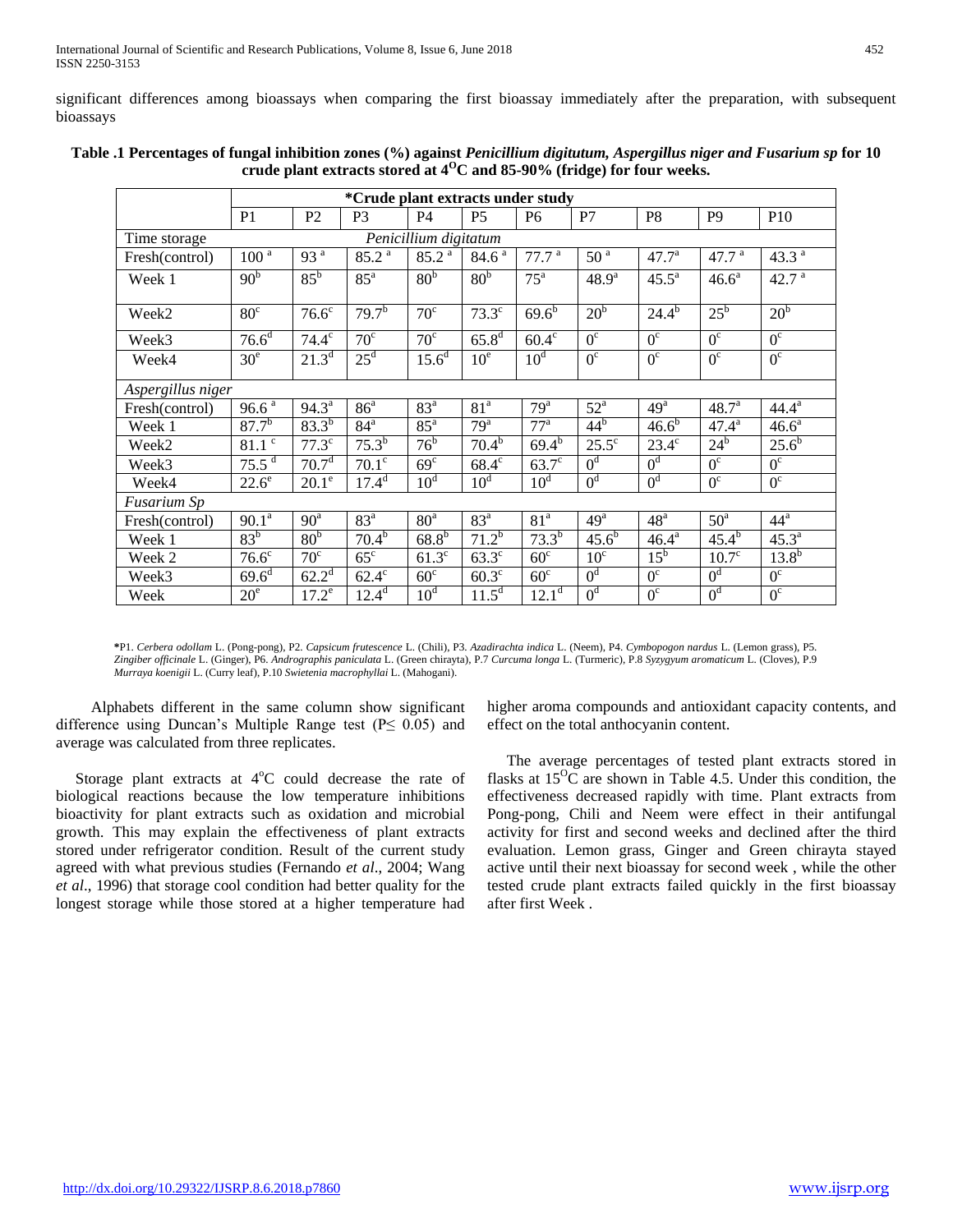|                                       | *Crude plant extracts under study |                   |                       |                   |                     |                   |                  |                       |                       |                 |
|---------------------------------------|-----------------------------------|-------------------|-----------------------|-------------------|---------------------|-------------------|------------------|-----------------------|-----------------------|-----------------|
|                                       | P <sub>1</sub>                    | P <sub>2</sub>    | P <sub>3</sub>        | P4                | P <sub>5</sub>      | P <sub>6</sub>    | P7               | P <sub>8</sub>        | P <sub>9</sub>        | P <sub>10</sub> |
| Penicillium digitatum<br>Time storage |                                   |                   |                       |                   |                     |                   |                  |                       |                       |                 |
| Fresh(control)                        | $93.4^{\rm a}$                    | $91.5^a$          | 85.7 <sup>a</sup>     | 85.7 <sup>a</sup> | 84.8 <sup>a</sup>   | $77.9^{\rm a}$    | $53^{\circ}$     | 49.7 <sup>a</sup>     | 46.7 <sup>a</sup>     | $47.5^{\circ}$  |
| Week 1                                | $89.5^{b}$                        | $82.1^{b}$        | $80.2^{b}$            | 77.4 <sup>b</sup> | $16.2^{b}$          | $13.4^{b}$        | $5^{\rm b}$      | 8.9 <sup>b</sup>      | $9.7^{b}$             | 10 <sup>b</sup> |
| Week 2                                | $77.5^{\circ}$                    | 30 <sup>c</sup>   | $31.3^\circ$          | $26.7^\circ$      | $0^{\circ}$         | $0^{\circ}$       | $0^{\circ}$      | $0^{\circ}$           | $0^{\circ}$           | $0^{\circ}$     |
| Week 3                                | $17.\overline{6}$ <sup>d</sup>    | 0 <sup>d</sup>    | 0 <sup>d</sup>        | 0 <sup>d</sup>    | $0^{\circ}$         | $\overline{0^c}$  | $0^{\circ}$      | $\overline{0^c}$      | $\overline{0^c}$      | $0^{\circ}$     |
| Week 4                                | $0^e$                             | 0 <sup>d</sup>    | 0 <sup>d</sup>        | 0 <sup>d</sup>    | $\overline{0^c}$    | $\overline{0^c}$  | $\overline{0^c}$ | $\overline{0^c}$      | $\overline{0^c}$      | $0^{\circ}$     |
| Aspergillus niger                     |                                   |                   |                       |                   |                     |                   |                  |                       |                       |                 |
| Fresh(control)                        | 90 <sup>a</sup>                   | 88 <sup>a</sup>   | $84.5^{\circ}$        | $82.5^{\circ}$    | $82.5^{\circ}$      | $75.8^{\rm a}$    | $47.5^{\rm a}$   | 47 <sup>a</sup>       | $48.4^{\rm a}$        | $51.5^{\circ}$  |
| Week 1                                | 88 <sup>b</sup>                   | $87.7^{\circ}$    | $84^b$                | $83.3^{\circ}$    | $13.8^{b}$          | $13.7^{b}$        | 7.3 <sup>b</sup> | $11.\overline{5}^{b}$ | $11.\overline{5^{b}}$ | $13^b$          |
| Week 2                                | $73^{\circ}$                      | $25^{\rm b}$      | $26.7^\circ$          | $23.6^{6}$        | $0^{\circ}$         | $0^{\circ}$       | $0^{\circ}$      | $0^{\circ}$           | $0^{\circ}$           | $0^{\circ}$     |
| Week 3                                | $19.2^{\rm d}$                    | $\overline{5^c}$  | 0 <sup>d</sup>        | $0^{\circ}$       | $0^{\circ}$         | $0^{\circ}$       | $0^{\circ}$      | $0^{\circ}$           | $0^{\circ}$           | $0^{\circ}$     |
| Week 4                                | $0^e$                             | 0 <sup>d</sup>    | 0 <sup>d</sup>        | $0^{\circ}$       | $\overline{0^c}$    | $\overline{0^c}$  | $0^{\circ}$      | $0^{\circ}$           | $0^{\circ}$           | $0^{\circ}$     |
| Fusarium Sp                           |                                   |                   |                       |                   |                     |                   |                  |                       |                       |                 |
| Fresh(control)                        | 88.8 <sup>a</sup>                 | $90.2^{\text{a}}$ | 87 <sup>a</sup>       | 80 <sup>a</sup>   | $79.4^{\mathrm{a}}$ | $80.4^{\text{a}}$ | 47 <sup>a</sup>  | 48 <sup>a</sup>       | $49.9_a$              | $50^{\circ}$    |
| Week 1                                | 88.8 <sup>a</sup>                 | 80 <sup>b</sup>   | 80 <sup>b</sup>       | $76.4^{6}$        | 17 <sup>b</sup>     | $13.5^{b}$        | $16.8^{b}$       | $13.4^{b}$            | $13.5^{6}$            | $12.5^{b}$      |
| Week 2                                | $72.2^b$                          | $27^{\circ}$      | $19.3^{\overline{c}}$ | $21.1^\circ$      | $0^{\circ}$         | $0^{\circ}$       | $5^{\circ}$      | $0^{\circ}$           | 6 <sup>c</sup>        | $0^{\circ}$     |
| Week 3                                | $22.1^\circ$                      | 5 <sup>d</sup>    | 0 <sup>d</sup>        | 0 <sup>d</sup>    | $0^{\circ}$         | $\overline{0^c}$  | $0^{\circ}$      | $0^{\circ}$           | $0^{\circ}$           | $0^{\circ}$     |
| Week 4                                | 0 <sup>d</sup>                    | $0^e$             | 0 <sup>d</sup>        | 0 <sup>d</sup>    | $0^{\circ}$         | $0^{\circ}$       | $0^{\circ}$      | $\overline{0^c}$      | $0^{\circ}$           | $0^{\circ}$     |

**Table.2** Percentage of fungal inhibition zone (%) against *Penicillium digitutum, Aspergillus niger and Fusarium Sp* for 10 crude plant extracts stored at 15 $\mathrm{^{0}C}$  and 65-70 % RH (Room conditions) for four weeks.

Statistical analysis ( $P \leq 0.05$ ) shows significant difference between pong- pong andthe other plants in the study. Also, Chili and Neem were shown to be statistical different from other plants. Furthermore, the result showed significant difference between extracts from Lemon grass, Ginger and Green chirayta with those from Turmeric, Cloves, Curry leaf and Mahogani. Similarly, the first bioassay (W1) immediately after the preparation differed significantly from subsequent bioassays (W2, W3 and W4).

 In the current study, it is unlikely that the plant extracts antifungal compounds kept in glass flask were volatilized at 15 °C. Instead, the primary reason for antimicrobial activity loss appeared to be due to compound instability at moderately high temperatures. Compounds in stored plant extract might suffer series of changes due instability of the temperature and humidity during storage at room condition, which affect the bioactivity of the extracts. Storage conditions can change their biological activity such as anthocyanins, polyphenolics and phenolics compounds of stored solutions. The instability of the biocompound in the plant extracts was observed in the present study and this observation is supported by contemporary studies (Harbant *et al*., 2012; Kader *et al*., 2002; Rossi *et al*., 2003; Barbara *et al*., 2005; Skrede *et al*., 2000). The mean percentages of fungal inhibition zone in tested crude plant extract solutions stored at  $30\pm2$  °C are shown in the Table.3. P1-P5 (Pong-pong, Chili, Neem, Lemon grass and Ginger) treatment showed significant anti-fungal activity for the  $1<sup>st</sup>$  week when compared with P6-P10 (Green chirayta, Turmeric, Cloves, Curry leaf and Mahogani) .However, Pong-pong kept the effective for 2 weeks. Extraction remained effective under these conditions until the first bioassay during the first week.

 The best was pong-pong, though it remained active until the second evaluation after two weeks. Chili, Neem and L. grass lost significant effectiveness during the first test after first week, and they lost their total effectiveness. The effectiveness of the other plants decreased rapidly after the preparation of the solution. The ANOVA ( $P \le 0.05$ ) shows significant differences between Pongpong and all other plants. Chili, Neem, Green chirayta, Lemon grass and Ginger showed significant differences with Turmeric, Cloves, Curry leaf and Mahogani. Also, there are obvious differences that appear between the first evaluation immediately after preparation and all the following tests that not showed significant differences among them.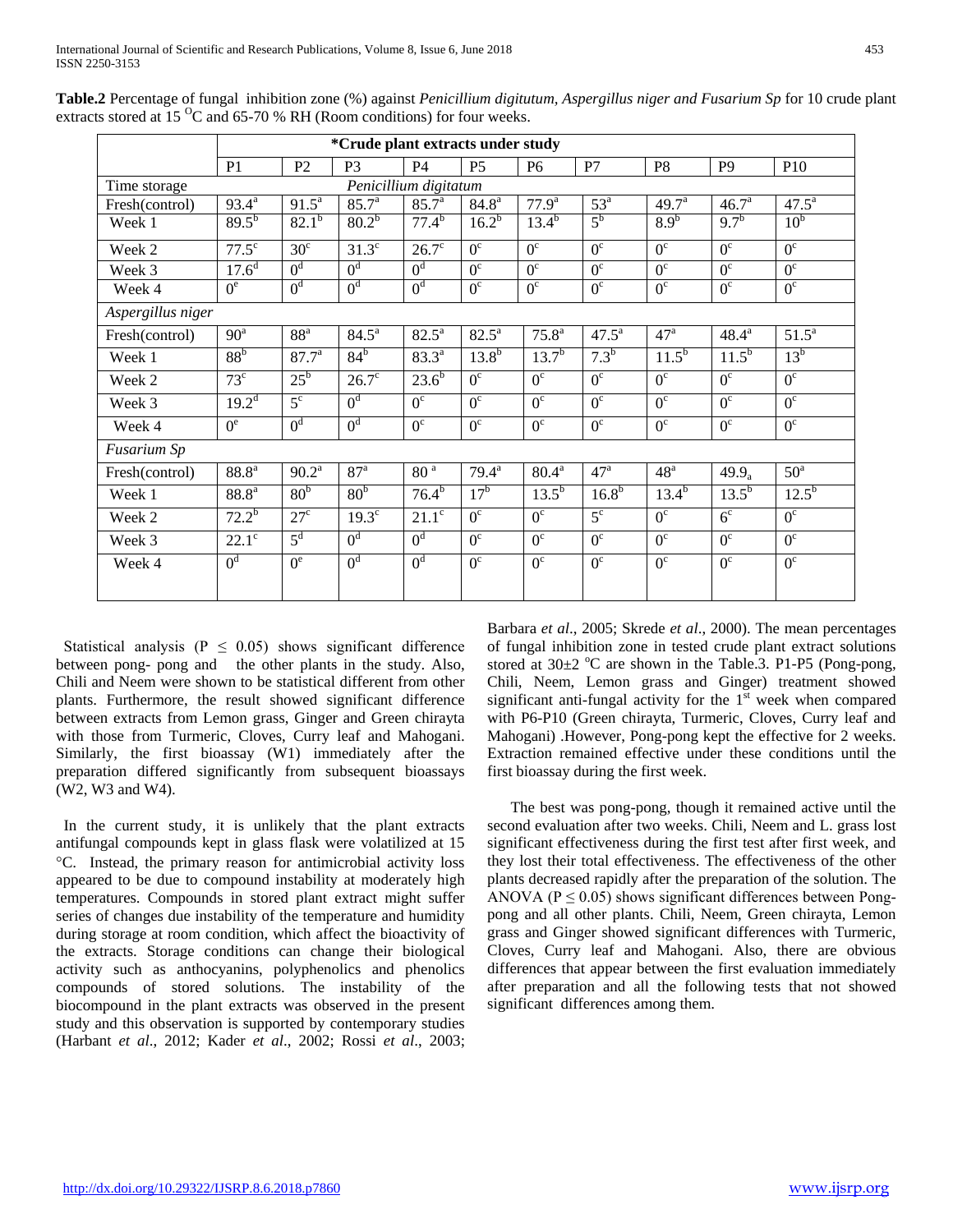|                                       | *Crude plant extracts under study |                    |                   |                   |                   |                  |                 |                    |                  |                   |
|---------------------------------------|-----------------------------------|--------------------|-------------------|-------------------|-------------------|------------------|-----------------|--------------------|------------------|-------------------|
|                                       | P <sub>1</sub>                    | P <sub>2</sub>     | P <sub>3</sub>    | P <sub>4</sub>    | P <sub>5</sub>    | P <sub>6</sub>   | P7              | P <sub>8</sub>     | P <sub>9</sub>   | <b>P10</b>        |
| Penicillium digitatum<br>Time storage |                                   |                    |                   |                   |                   |                  |                 |                    |                  |                   |
| Fresh(control)                        | $95^{\mathrm{a}}$                 | 94.7 <sup>a</sup>  | 88 <sup>a</sup>   | $85.4^{a}$        | 80 <sup>a</sup>   | $78.4^a$         | $51.2^a$        | $50.4^{\rm a}$     | 50 <sup>a</sup>  | 48.8 <sup>a</sup> |
| Week 1                                | $88.7^{b}$                        | $83.4^{b}$         | $81.4^{b}$        | 80 <sup>b</sup>   | 78.9 <sup>a</sup> | $76.1^b$         | 10 <sup>b</sup> | $10.4^{\rm b}$     | $11.4^b$         | $11.3^{b}$        |
| Week 2                                | $86.7^{b}$                        | $81.3^\circ$       | 80.6 <sup>5</sup> | $22.6^\circ$      | 20 <sup>b</sup>   | 15 <sup>dc</sup> | $0^{\circ}$     | $0^{\circ}$        | $0^{\circ}$      | $0^{\circ}$       |
| Week 3                                | $18.2^{\overline{c}}$             | $15^d$             | $13.5^\circ$      | 0 <sup>d</sup>    | $\overline{0^c}$  | 0 <sup>d</sup>   | $0^{\circ}$     | $\overline{0^c}$   | $\overline{0^c}$ | $0^{\circ}$       |
| Week 4                                | 6.5 <sup>d</sup>                  | $\overline{5.5^e}$ | 3.9 <sup>d</sup>  | 0 <sup>d</sup>    | $\overline{0^c}$  | 0 <sup>d</sup>   | $0^{\circ}$     | $\overline{0^c}$   | $\overline{0^c}$ | $0^{\circ}$       |
| Aspergillus niger                     |                                   |                    |                   |                   |                   |                  |                 |                    |                  |                   |
| Fresh(control)                        | $93.6^{\circ}$                    | 90 <sup>a</sup>    | 90 <sup>a</sup>   | $87.1^{\circ}$    | $80.2^{\text{a}}$ | 80 <sup>a</sup>  | 50 <sup>a</sup> | $54^{\circ}$       | $47.7^{\circ}$   | $48.8^{\rm a}$    |
| Week 1                                | $87.7^{b}$                        | $83.3^{b}$         | $84^{\rm b}$      | $85^{\rm b}$      | 79 <sup>b</sup>   | $77^{\rm b}$     | 20 <sup>b</sup> | $12.4^b$           | $15.3^{b}$       | $15^{\rm b}$      |
| Week 2                                | $82.2^{\circ}$                    | $81.4^\circ$       | 79.6 <sup>c</sup> | $25.3^\circ$      | $20^{\circ}$      | 10 <sup>c</sup>  | $0^{\circ}$     | $\overline{0^c}$   | $0^{\circ}$      | $0^{\circ}$       |
| Week 3                                | $16.\overline{1^d}$               | $15^d$             | $15^d$            | 0 <sup>d</sup>    | 0 <sup>d</sup>    | 0 <sup>d</sup>   | $0^{\circ}$     | $0^{\circ}$        | $0^{\circ}$      | $0^{\circ}$       |
| Week 4                                | $5^{\text{e}}$                    | $8.2^e$            | $5.7^e$           | 0 <sup>d</sup>    | 0 <sup>d</sup>    | 0 <sup>d</sup>   | $0^{\circ}$     | $\overline{0^c}$   | $0^{\circ}$      | $0^{\circ}$       |
| Fusarium Sp                           |                                   |                    |                   |                   |                   |                  |                 |                    |                  |                   |
| Fresh(control)                        | 91 <sup>a</sup>                   | 90 <sup>a</sup>    | 86 <sup>a</sup>   | 83.7 <sup>a</sup> | 77.8 <sup>a</sup> | 77 <sup>a</sup>  | $49.2^a$        | 46.8 <sup>ea</sup> | $48.2^{\rm a}$   | 49.7 <sup>a</sup> |
| Week 1                                | 83 <sup>b</sup>                   | 80 <sup>b</sup>    | $70.4^\circ$      | $73.3^{b}$        | $71.2^b$          | $68.8^{b}$       | $15^{\rm b}$    | $41.2^{b}$         | $51.1^b$         | $15^{\rm b}$      |
| Week 2                                | 79 <sup>c</sup>                   | $78.2^{\circ}$     | $77.3^{b}$        | $22^{\circ}$      | 15 <sup>c</sup>   | 10 <sup>c</sup>  | $0^{\circ}$     | $\overline{0^c}$   | $0^{\circ}$      | $\overline{0^c}$  |
| Week 3                                | 20 <sup>d</sup>                   | 13.6 <sup>d</sup>  | $15^d$            | 0 <sup>d</sup>    | 0 <sup>d</sup>    | 0 <sup>d</sup>   | $0^{\circ}$     | $0^{\circ}$        | $0^{\circ}$      | $0^{\circ}$       |
| Week 4                                | $7.8^e$                           | $4^e$              | $4.6^e$           | 0 <sup>d</sup>    | 0 <sup>d</sup>    | 0 <sup>d</sup>   | $0^{\circ}$     | $0^{\circ}$        | $0^{\circ}$      | $0^{\circ}$       |

**Table.3 Efficacy of fungal inhibition zone (%) against** *Penicillium digitutum, Aspergillus niger* **and** *Fusarium sp* **for 10 crude plant extracts stored at 30±2 OC and 75-80% RH (Out side storage) for four weeks**

 The effectiveness of tested plant extracts was affected significantly by periods of storage. The fresh extract for all plants demonstrated the best effectiveness under different storage temperature. Most plant extracts were effective for one week after the preparation of the solutions, after which, the efficacy of plant extracts differed depending on the storage condition. Temperature enhances the rate of degradation of ingredients due to the increase in kinetic energy. Moisture content amplifies the rate of decomposition and makes the product susceptible to hydrolysis. In the case of herbal crude material or extract, temperature also facilitates the growth of microbes, which not only deteriorates the constituents but may produce toxic substances (Harbant *et al*., 2012; Pratibha *et al*, 2011). Also this study suggests that products made from this plant ought to be stored at 4°C and 80-90 RH % relative humidity and change conditions must be avoided during storage process. This deduction corroborates the earlier results (Hussain *et al.*, 2009). Furthermore, the studies observed that fresh plant materials show a very good activity in all the assays, though the activity decreases during the preservation of the plant material at different temperature and humidity conditions. Literature studies of plant extracts indicate that most of the biological activities are due to their richness in compounds (saponins). These compounds are not very stable and their percentage reduces due change (temperature and humidity) environmental conditions (Phrompittayarat *et al*., 2008). These results confirm the effect of storage conditions on the performance of botanical when compared with fresh samples.

# IV. CONCULATION

 Longevity study of fresh plant extracts solution for all plants under study gave best effectiveness of crude plant extracts stored and the activity decreases during the preservation of the plant extracts at different temperature and humidity conditions. Storage cool condition had better quality for the longest storage from those stored at a higher temperature.

#### **REFERENCES**

- [1] Al-Samarrai, Ghassan .F. Harbant, Singh, and Muhammad S. (2012). Improve Postharvest Quality Of Fresh Fruit Citrus With Plant Extracts International Of Agriculture Science And Resarch, 4 (2): 53-62
- [2] Barbara, M. S., Eerdman, J. W., and Mary, A. L. (2005). Effects of food processing on blueberry antiproliferation and antioxidant activity. J. Food Sci. 70: 389-394.
- [3] Doughari JH, El-mahmood AM, Manzara S (2007). Studies on the antibacterial activity of root extracts of Carica papaya L. Afri. J. Microbiol. Res. 037- 041.Available online (http://www.academicjournals.org/ajmr)
- [4] Fernando, A., Shiow, Y., and Wang, C. Y. (2004). Effect of storage temperatures on antioxidant capacity and aroma compounds in strawberry fruit. Lwt- Food Science and Technology, 37 (7): 687- 695.
- [5] Francisco, D. H., Francisco Castillo-Reyes, G., Raul. R. (2010). Lippia graveolens and Carya illinoensis Organic Extracts and there in vitro Effect against Rhizoctonia Solani Kuhn. American Journal of Agricultural and Biological Sciences, 5(3): 380-384.
- [6] Harbant ,S., Ghassan.F.Al-Samarrai., and Mohammad .S. (2012). Exploitation Of Natural Products As An Alternative Strategy To Control Postharvest Fungal Rotting Of Citrus. International Journal Of Scientific And Research Publication, 2 (3): 108- 112.
- [7] Harbant ,S., Ghassan.F.Al-Samarrai., and Mohammad .S.. (2012). Performance of Botanical To Control Post-Harvest Fungi In Citrus. International Journal of Scientific And Engineering Research (IJSER), 3(4): 1- 4.
- [8] Hussain, K., .Ismail, Z., Sadikun, A., and Ibrahim, P. (2009). Evaluation of extracts of Piper sarmentosum for accelerated stability by metabolic fingerprint profiling. Pharmacog.Res.1, (4):185-191.
- [9] Kader, F., Irmouli, M., Nicolas, J. P., and Metche, M. (2002). Involvement of blueberry peroxidase in the mechanisms of anthocyanin degradation in blueberry juice. Journal of Food Scienc, 67, (3):910-915.